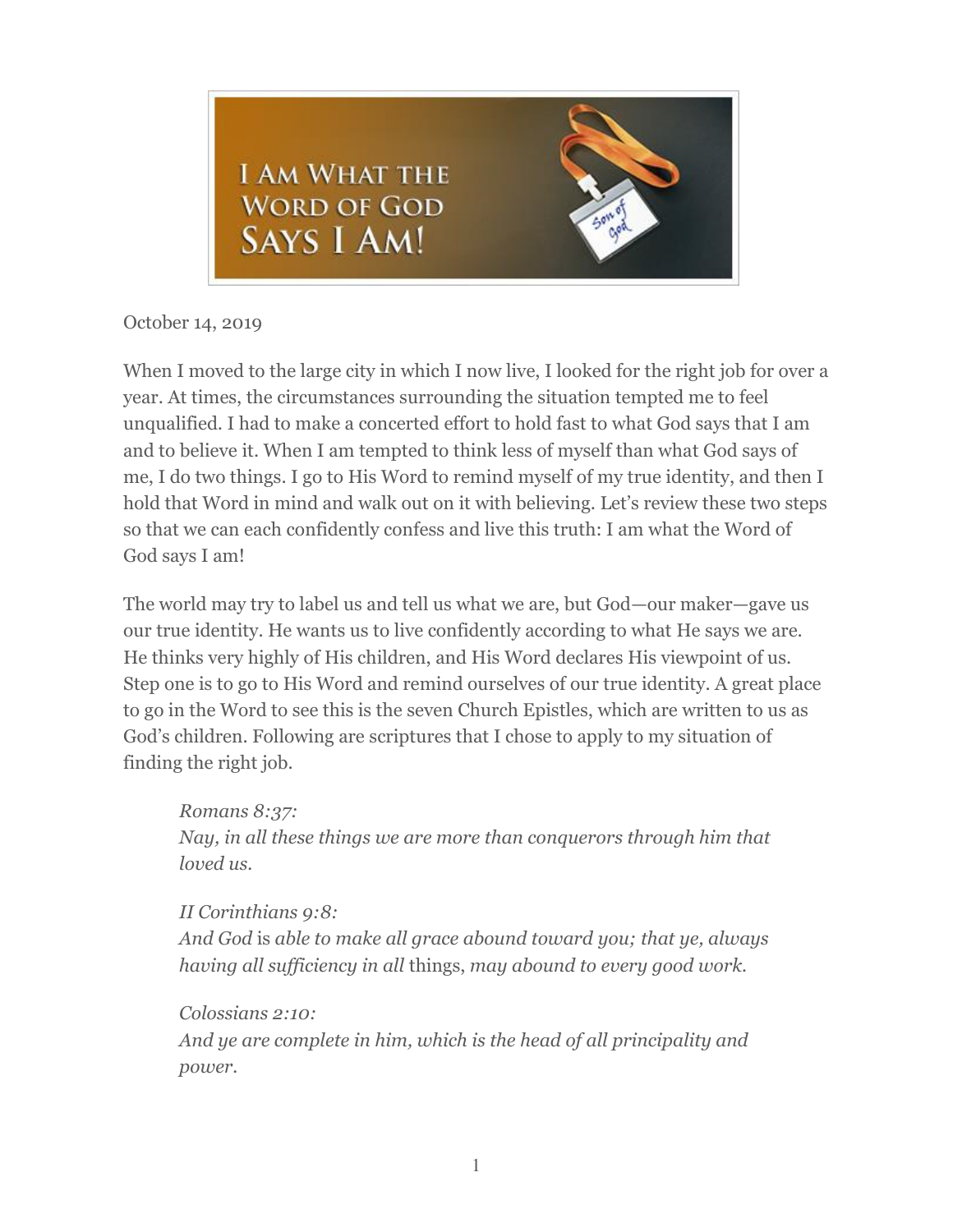Here are a few more scriptures written to us as God's children, reminding us of our true identity.

*Romans 8:16,17: The Spirit itself beareth witness with our spirit, that we are the children of God: And if children, then heirs; heirs of God, and joint-heirs with Christ; if so be that we suffer with* him, *that we may be also glorified together.*

*Philippians 2:15: That ye may be blameless and harmless, the sons of God, without rebuke, in the midst of a crooked and perverse nation, among whom ye shine as lights in the world.*

*Colossians 1:12-14: Giving thanks unto the Father, which hath made us meet to be partakers of the inheritance of the saints in light: Who hath delivered us from the power of darkness, and hath translated* us *into the kingdom of his dear Son: In whom we have redemption through his blood,* even *the forgiveness of sins.*

Once we have found truths concerning what the Word of God says we are, we want to hold those truths in mind and walk out on them. This is step two to believing that we are what the Word of God says we are.

When I was looking for my job, I remember one time in particular when I allowed myself to become VERY discouraged. The circumstances stacked against me were continuing to increase the longer I was without a job. These circumstances seemed bigger than me. Then I remembered what David did in I Samuel 30 when his people talked about stoning him because they were upset. David encouraged himself in the Lord his God (I Samuel 30:6). I recognized then that my feelings were just that feelings—and not the true reality of what the Word of God says I am.

In that moment, I encouraged myself with all the things I had seen my God do for me, even amid the challenges I was facing. After David encouraged himself in God, he took action. Taking action based on God's Word indicates believing. I reminded myself that my identity is what God made me in Christ Jesus, not what circumstances say I am. I wrote down verses that applied to my specific situation and kept them in a